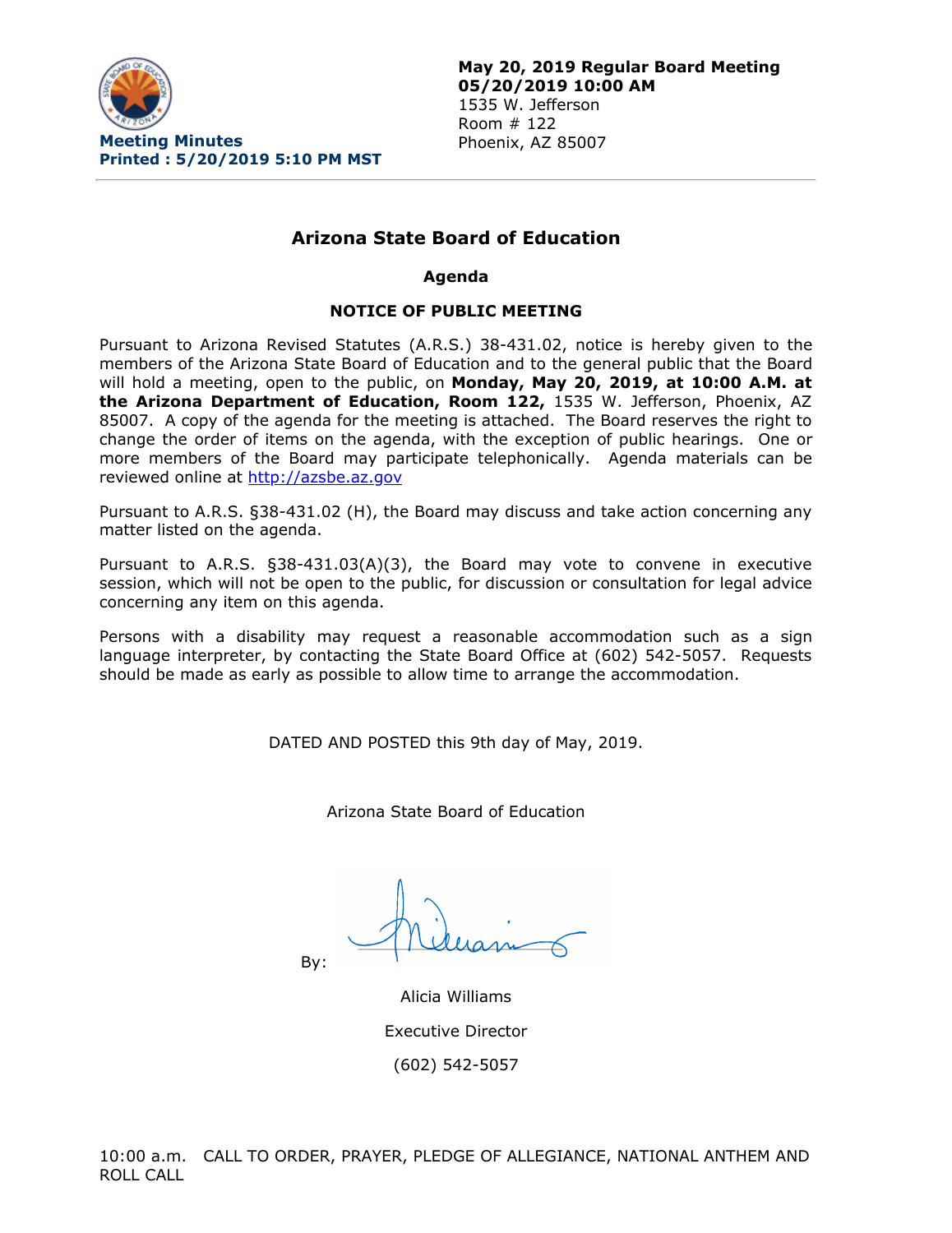## **Attendees**

Calvin Baker, Board Member Dr. Rita Cheng, Board Member by phone Dr. Daniel Corr, Vice President Patricia Welborn, Board Member Jill Broussard, Board Member Christine Burton, Board Member Michele Kaye, Board Member Janice Mak, Board Member Lucas Narducci, President by phone Kathy Hoffman, Superintendent of Public Instruction Armando Ruiz, Board Member

## **1. BUSINESS REPORTS**

A. President's Report

President Narducci informed the Board that he did not have updates to report.

B. Superintendent's Report

Superintendent Hoffman provided updates on Department activities.

- 1. Educator Recognition
- 2. Department Staff Recognition
- C. Executive Director's Report

Executive Director Williams provided updates on Board staff activities.

- 1. Update on Arizona Online Instruction (AOI)
- 2. Update on Board staff activities

## **2. CALL TO THE PUBLIC**

Annette Rousseau, representing herself, submitted a Call to the Public Request to Speak Form but was not present and did not address the Board.

Virginia McGregor, representing herself, submitted a Call to the Public Request to Speak Form and addressed the Board

## **3. CONSENT AGENDA**

Member Welborn pulled item 3C for discussion.

Member Burton pulled item 3F for discussion.

A motion was made to approve items 3A, 3B, 3D, and 3D from the consent agenda.

Motion passed 11-0.

Motion made by: Calvin Baker Motion seconded by: Jill Broussard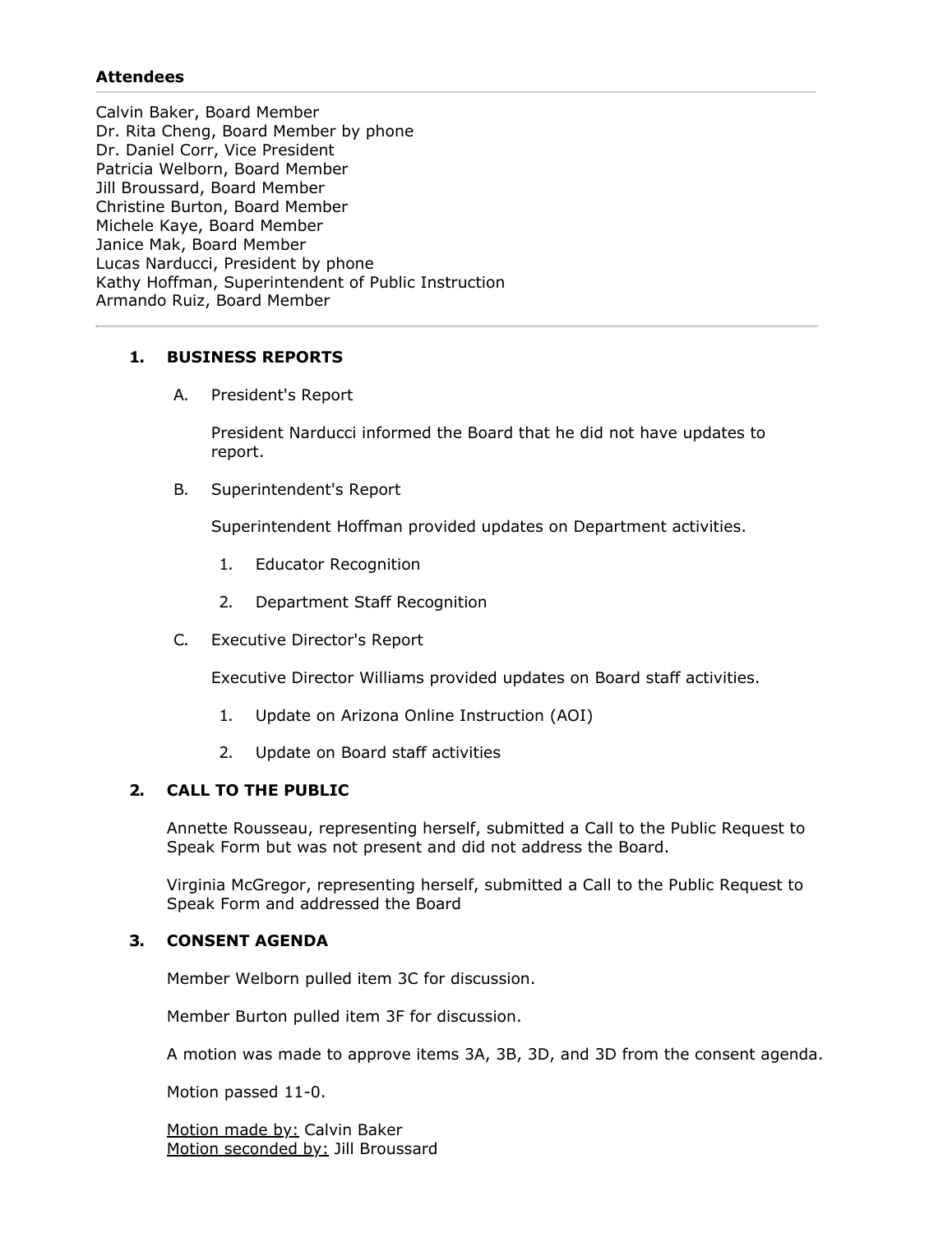Voting: Calvin Baker - Yes Dr. Rita Cheng - Yes Dr. Daniel Corr - Yes Patricia Welborn - Yes Jill Broussard - Yes Christine Burton - Yes Michele Kaye - Yes Janice Mak - Yes Lucas Narducci - Yes Kathy Hoffman - Yes Armando Ruiz - Yes

- A. Approval of Structured English Immersion Course
- B. Approval of the Ottawa University School Psychology educator preparation programs leading to educator certification
- C. Approval of the distribution of Johnson-O'Malley Grant Funding

Member Welborn made comments regarding this agenda item.

It is recommended that the Board approve the distribution of \$425,000 in FY 2018-2019\* Johnson-O'Malley Grant funding to the applicable LEAs.

Motion made by: Janice Mak Motion seconded by: Michele Kaye Voting: Calvin Baker - Yes Dr. Rita Cheng - Yes Dr. Daniel Corr - Yes Patricia Welborn - Yes Jill Broussard - Yes Christine Burton - Yes Michele Kaye - Yes Janice Mak - Yes Lucas Narducci - Yes Kathy Hoffman - Yes Armando Ruiz - Yes

- D. Approval of the addition of degrees to the degree matrix to meet the Subject Matter Expert certificate degree requirement and subject knowledge exam waiver
- E. Appointment of Heather Cruz, Associate Superintendent, to represent the Office of the Superintendent of Public Instruction on the WestEd Board of **Directors**
- F. Update on semi-annual progress of Simon Consulting, L.L.C., as receiver for Murphy Elementary School District

Member Burton requested additional information be presented regarding Murphy Elementary School District.

Peter Davis, representing Simon Consulting, presented information to the Board.

Dr. Dennis Goodwin, Superintendent of Murphy Elementary School District, presented information to the Board.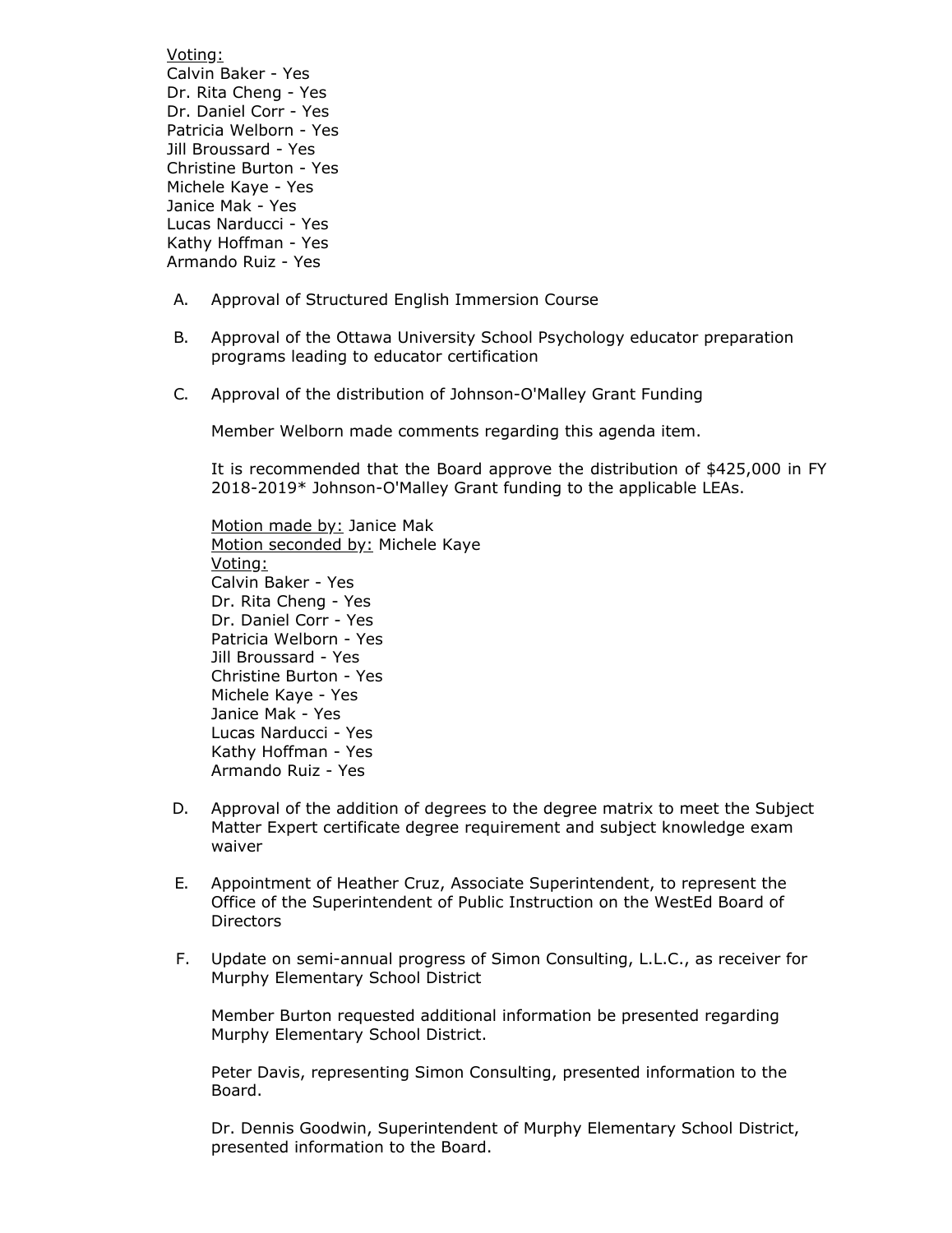A motion was made to accept the update from Murphy Elementary School District.

Motion passed 11-0.

Motion made by: Christine Burton Motion seconded by: Jill Broussard Voting: Calvin Baker - Yes Dr. Rita Cheng - Yes Dr. Daniel Corr - Yes Patricia Welborn - Yes Jill Broussard - Yes Christine Burton - Yes Michele Kaye - Yes Janice Mak - Yes Lucas Narducci - Yes Kathy Hoffman - Yes Armando Ruiz - Yes

## **4. CALL TO THE PUBLIC**

No Request to Speak forms were submitted.

#### **5. GENERAL SESSION**

A. Presentation, discussion, and possible approval and adoption of the English Language Proficiency Standards for implementation

Kate Wright, representing the Arizona Department of Education, presented information to the Board.

It is recommended that the State Board of Education adopt the Revised English Language Proficiency Standards.

Motion passed 11-0.

Motion made by: Janice Mak Motion seconded by: Patricia Welborn Voting: Calvin Baker - Yes Dr. Rita Cheng - Yes Dr. Daniel Corr - Yes Patricia Welborn - Yes Jill Broussard - Yes Christine Burton - Yes Michele Kaye - Yes Janice Mak - Yes Lucas Narducci - Yes Kathy Hoffman - Yes Armando Ruiz - Yes

B. Presentation, discussion and possible action to approve updates to the technical guidance, policies and procedures regarding the high school Menu of Assessments in the 2019-2020 school year

Deputy Director Baden presented information to the Board.

It is recommended the Board approve the attached updates to the technical guidance, policies and procedures regarding the High School Menu of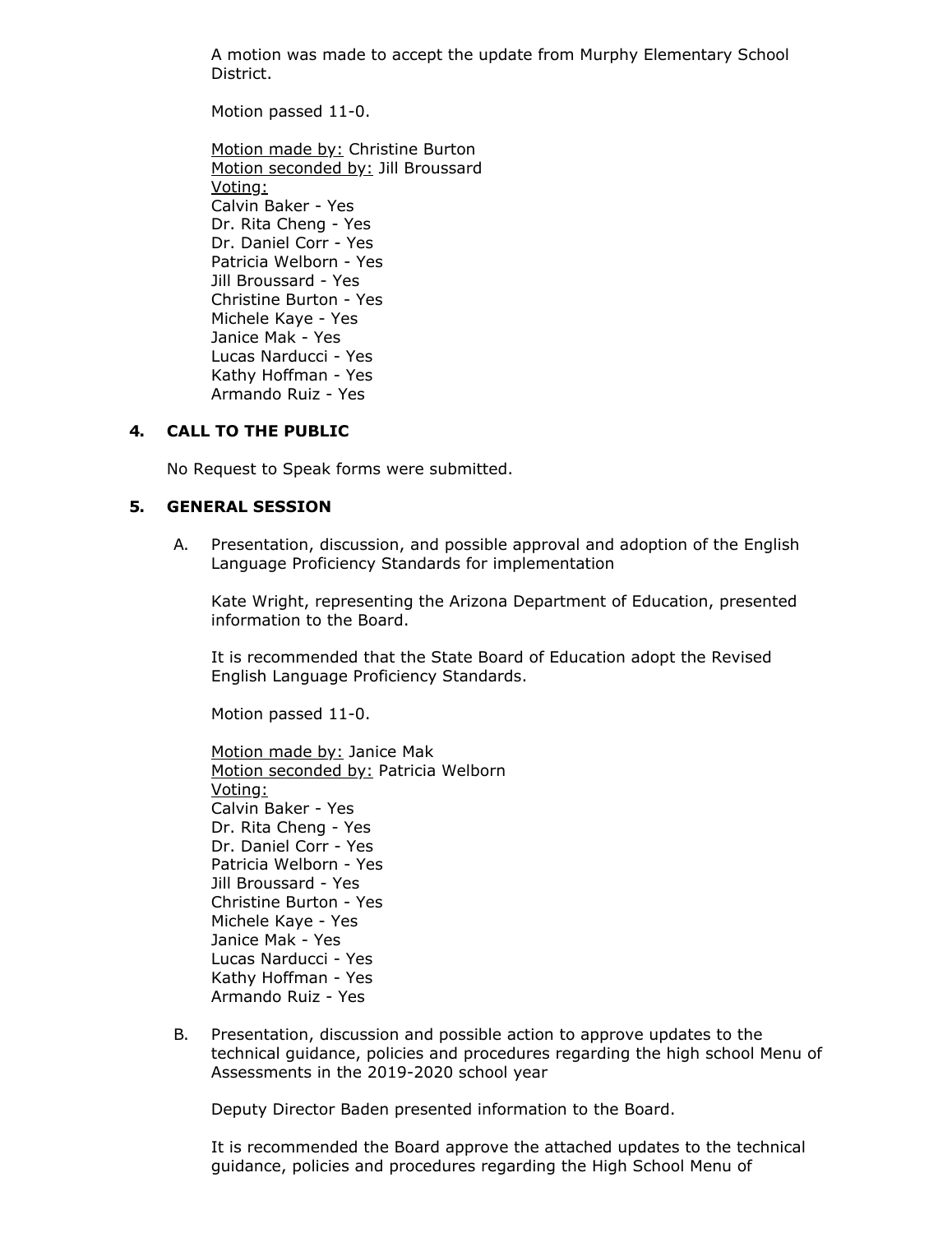Assessments.

Motion passed 11-0.

- Motion made by: Patricia Welborn Motion seconded by: Michele Kaye Voting: Calvin Baker - Yes Dr. Rita Cheng - Yes Dr. Daniel Corr - Yes Patricia Welborn - Yes Jill Broussard - Yes Christine Burton - Yes Michele Kaye - Yes Janice Mak - Yes Lucas Narducci - Yes Kathy Hoffman - Yes Armando Ruiz - Yes
- C. Presentation, discussion and possible action to close rulemaking procedures for R7-2-615 regarding a Computer Science Endorsement

It is recommended the Board close rulemaking procedures for R7-2-615 regarding a Computer Science Endorsement.

Motion passed 11-0.

Motion made by: Janice Mak Motion seconded by: Kathy Hoffman Voting: Calvin Baker - Yes Dr. Rita Cheng - Yes Dr. Daniel Corr - Yes Patricia Welborn - Yes Jill Broussard - Yes Christine Burton - Yes Michele Kaye - Yes Janice Mak - Yes Lucas Narducci - Yes Kathy Hoffman - Yes Armando Ruiz - Yes

D. Presentation, discussion and possible action to close rulemaking procedures for R7-2-303 Sex Education

It is recommended the Board close rulemaking procedures for R7-2-303 Sex Education.

Members held discussion around this item.

Motion passed 10-1. Member Ruiz voted no.

Motion made by: Michele Kaye Motion seconded by: Christine Burton Voting: Calvin Baker - Yes Dr. Rita Cheng - Yes Dr. Daniel Corr - Yes Patricia Welborn - Yes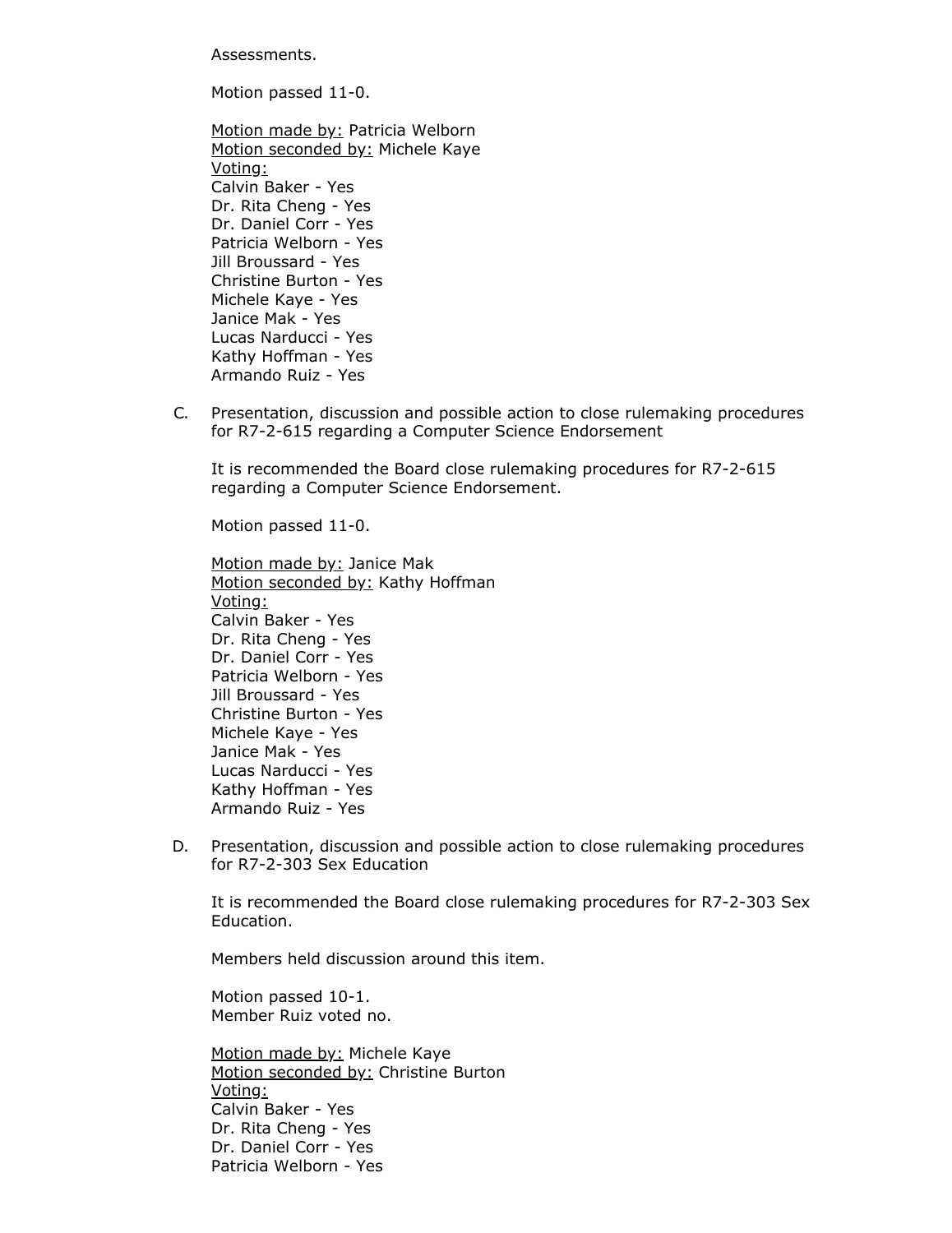Jill Broussard - Yes Christine Burton - Yes Michele Kaye - Yes Janice Mak - Yes Lucas Narducci - Yes Kathy Hoffman - Yes Armando Ruiz - No

E. Consideration to determine that Topock Elementary School District No. 12 is in compliance with the USFR, and that previously withheld monies that resulted from the determination of noncompliance be returned to the district in the current year

Executive Director Williams presented information to the Board.

Based on the October 31, 2014 notification from the Auditor General that Topock had complied with USFR report submission requirements, the Board should determine that Topock is in compliance, and that previously withheld monies that resulted from the determination of noncompliance be returned to the district in the current year.

Motion passed 11-0.

Motion made by: Calvin Baker Motion seconded by: Janice Mak Voting: Calvin Baker - Yes Dr. Rita Cheng - Yes Dr. Daniel Corr - Yes Patricia Welborn - Yes Jill Broussard - Yes Christine Burton - Yes Michele Kaye - Yes Janice Mak - Yes Lucas Narducci - Yes Kathy Hoffman - Yes Armando Ruiz - Yes

F. Presentation and discussion regarding legislative affairs. The Board may take action to support, oppose or remain neutral on specific legislative proposals

Deputy Director Baden presented information to the Board.

## **6. CALL TO THE PUBLIC**

## **7. CONSENT AGENDA - CERTIFICATION ENFORCEMENT ACTIONS**

A motion was made to approve agenda items 7A1 through 7A5.

Motion passed 11-0.

Motion made by: Calvin Baker Motion seconded by: Janice Mak Voting: Calvin Baker - Yes Dr. Rita Cheng - Yes Dr. Daniel Corr - Yes Patricia Welborn - Yes Jill Broussard - Yes Christine Burton - Yes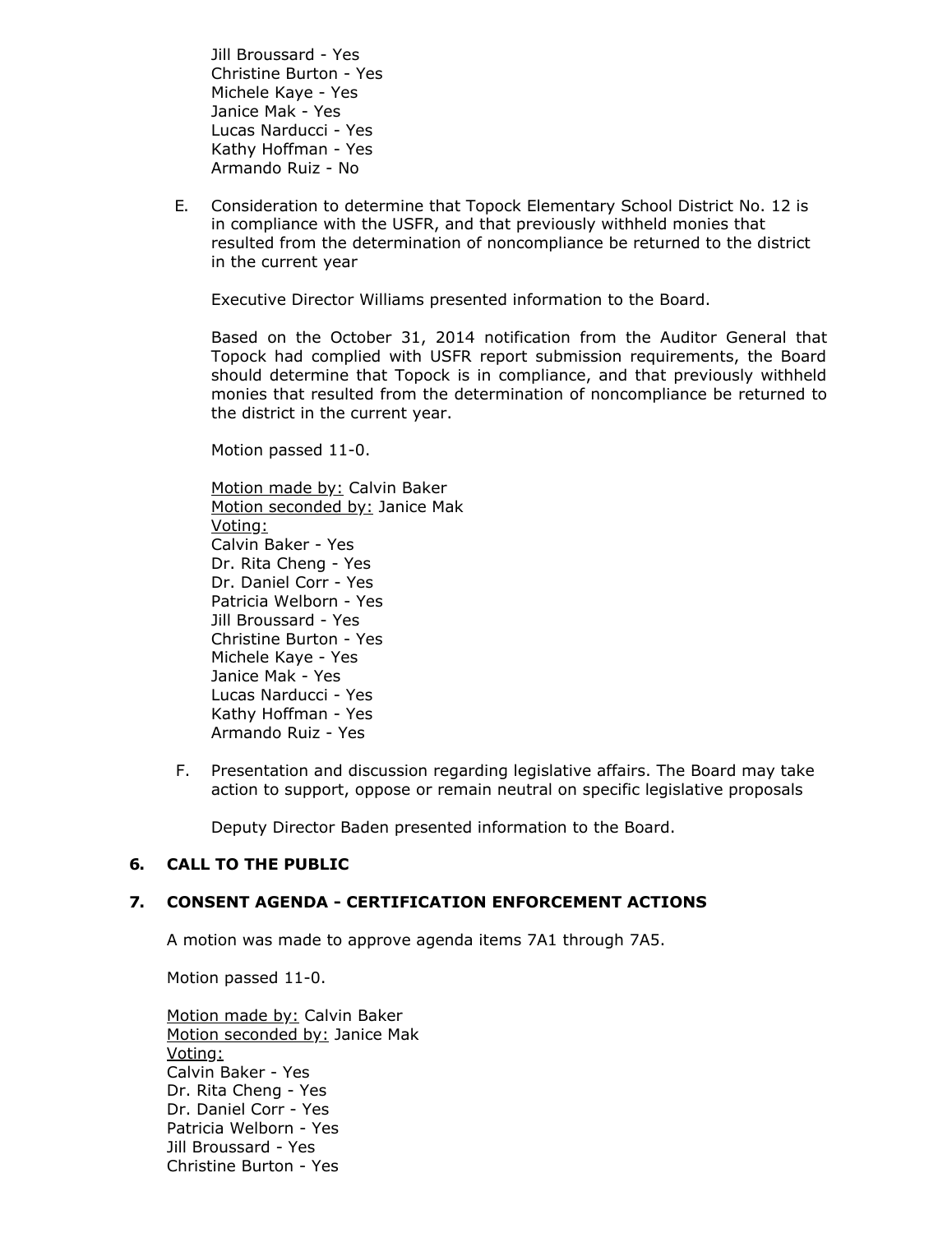Michele Kaye - Yes Janice Mak - Yes Lucas Narducci - Yes Kathy Hoffman - Yes Armando Ruiz - Yes

- A. Approval of the voluntary surrender of the educator certificates held by:
	- 1. George Hudak, Case no. C-2018-348
		- a. George Hudak, Case no. C-2018-348 Supporting Documents
	- 2. Karen Kisner, Case no. C-2017-807
		- a. Karen Kisner, Case no. C-2017-807 Supporting Documents
	- 3. Isabella Miller, Case no. C-2018-496
		- a. Isabella Miller, Case no. C-2018-496 Supporting Documents
	- 4. Todd Ockenfels, Case no. C-2017-490
		- a. Todd Ockenfels, Case no. C-2017-490 Supporting Documents
	- 5. Charles Watkin, Case no. C-2019-153
		- a. Charles Watkin, Case no. C-2019-153 Supporting Documents

#### **8. CALL TO THE PUBLIC**

Jose Ybarra, representing himself, submitted a Call to the Public Request to Speak Form and addressed the Board.

#### **9. GENERAL SESSION - CERTIFICATION ENFORCEMENT ACTIONS**

A. Presentation, discussion and possible action to approve the Negotiated Settlement Agreements for:

President Narducci pulled item 9A2 for discussion.

A motion was made to approve items 9A1, 9A3, 9A4, and 9A5.

- 1. Cody Coates, Case no. C-2018-695
	- a. Cody Coates, Case no. C-2018-695 Supporting Documents
- 2. James Hitz, Case no. C-2018-823R

Kathleen Harrington, Assistant Attorney General, presented information to the Board.

It is recommended that the State Board of Education accept the Negotiated Settlement Agreement for James Hitz.

Motion passed 10-1. President Narducci voted no.

Motion made by: Patricia Welborn Motion seconded by: Calvin Baker